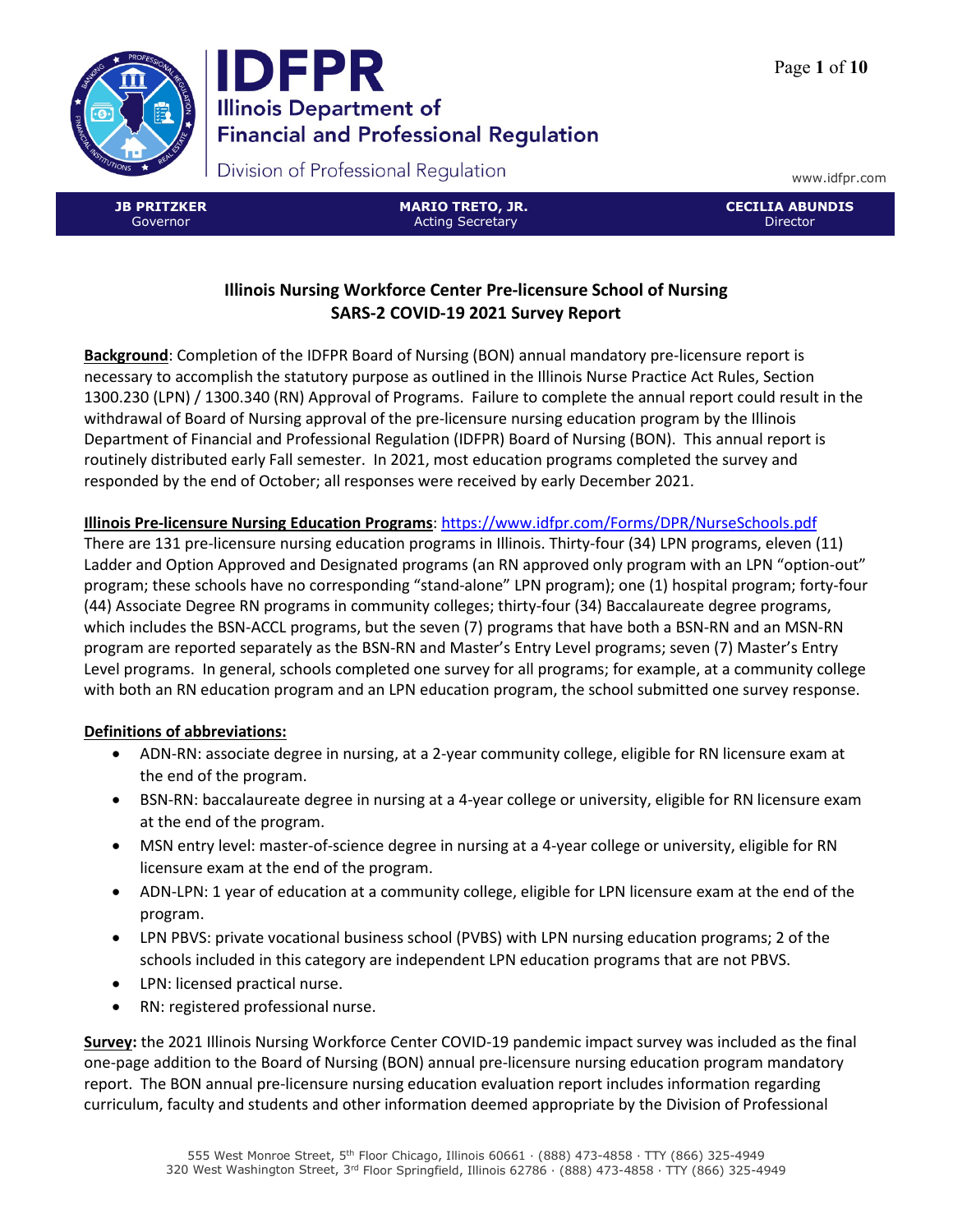Regulation. The Board of Nursing annual pre-licensure nursing education program report includes the minimum data set recommended by the National Forum of State Nursing Workforce Centers <https://nursingworkforcecenters.org/dataset/>A SARS-2 COVID-19 survey was included as a final one-page addition with the 2020 Illinois Board of Nursing annual pre-licensure nursing education program survey report. In 2021 there was an expansion of the question and answer options from the 2020 survey. Instructions included that results would only be reported in the aggregate.

**Results Reporting**: to facilitate viewing responses, education programs were combined into categories. The LPN education programs were divided into two categories: ADN-LPN, the LPN programs located in community colleges that reported separately from the ADN-RN program; and LPN-PBVS, the LPN programs in private business vocational schools and the two LPN NFP schools. The community college associate degree ADN-RN and associate degree ladder programs are included together in the ADN-RN category. The one hospital school of nursing program responses were included with the ADN-RN program responses. The baccalaureate RN and master's entry level-RN program responses were listed separately. Not all questions were answered, some questions with more than one option – sometimes both or multiple responses were chosen as answers. On average, there were 98-100 responses per question.

Comments: comments are included with the question, for example, how often students are required by clinical sites to be tested. Most of the other comments were not included in this report.

**Comparisons to 2020** : there were a limited number of questions that were the same as the 2020 survey.

- What is the access to clinical sites? In 2020 more education programs (84) reported that they had less access than pre COVID-19 pandemic to clinical sites, only 11 programs reported that access to clinical sites was unchanged. Now, in 2021, it is approximately even the number of programs that report less access to clinical sites (53), or access to clinical sites is the same as last year (47).
- Is there a decrease number of students allowed per clinical site? In 2020: 77 programs reported a decreased number of students are allowed per clinical site compared to 18 programss reporting that the number allowed was unchanged. Now, in 2021, it is approximately even, the number of programs that report a decreased number of students are allowed per clinical site (51) to those that report the same number are allowed as in 2020 (48).
- How are classes taught? The programs could choose more than one option. In 2020: 78 programs reported in-person, 75 programs used simulation and 90 programs used remote education. In 2021, 95 programs report teaching in person, 53 programs taught by remote/virtual, 62 programs reported simulation/in-person and 23 programs reported simulation-virtual.
- Is your program required to provide PPE for each student to attend the clinical? In 2020, the majority of programs (50) responded that "some, not others", required the program to provide PPE for students; the remainder of the programs said yes (25), no (20) to providing PPE for students. In 2021: it is about even that the requirement to provide PPE for students varies by site (44), no (38), and some indicate (20) yes.

**Illinois Nursing Workforce Center SARS-2 COVID-19 Survey:** the questions were included as the final page to the IDFPR Board of Nursing 2021 annual mandatory Illinois pre-licensure nursing education program survey. The page was identified as originating from the Nursing Workforce Center, and included the following instructions at the top of the page prior to the questions:

We are requesting approximately 5 minutes of your time**.** The purpose of this survey is to learn how pre-licensure education has adapted during the COVID-19 pandemic. All data will be reported in the aggregate, individual responses will remain anonymous and confidential. The information will be used in determining nursing workforce projections and needs in Illinois.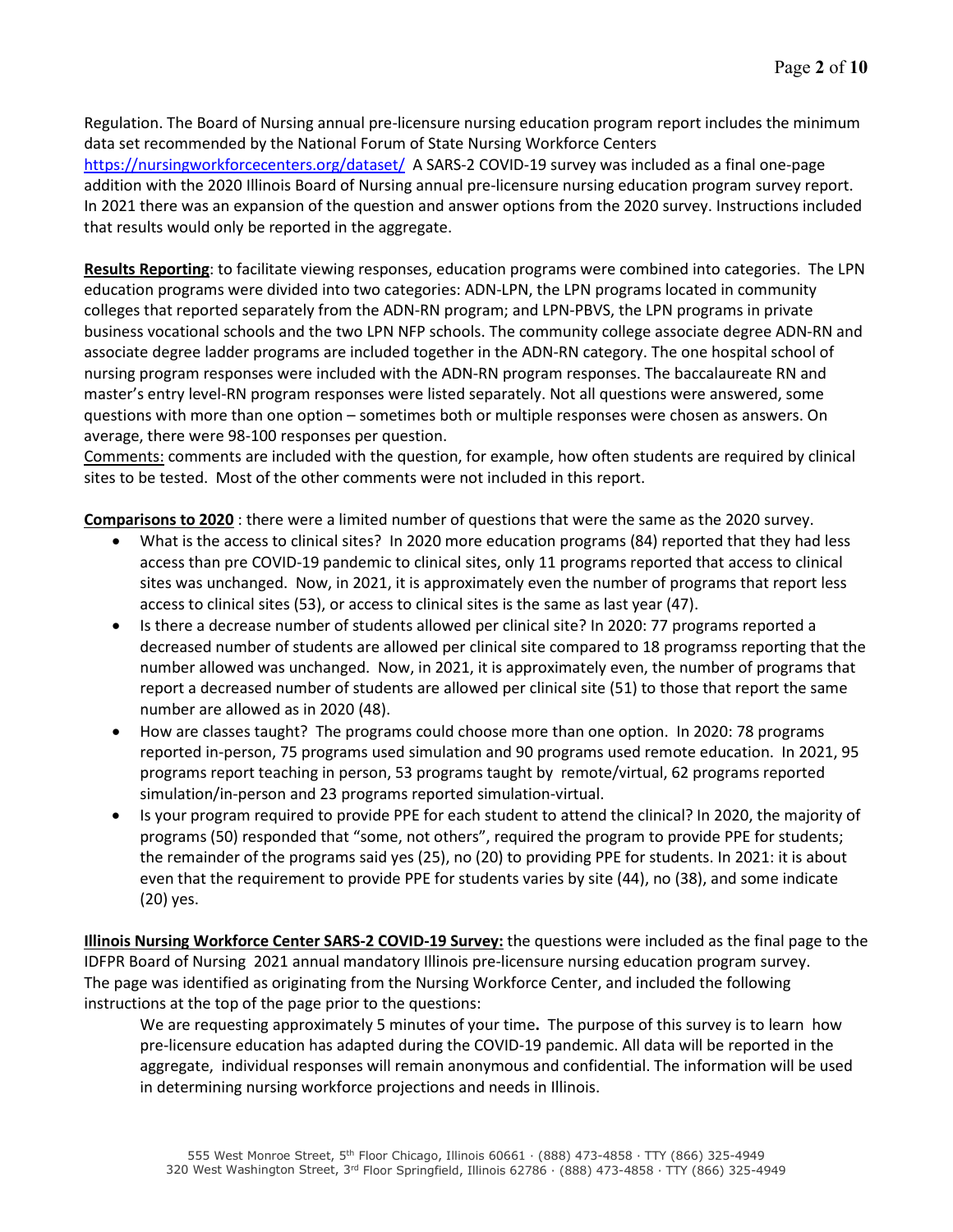Each survey began with the nursing school program identification. Below are the responses to the survey questions; questions are clumped together based on similarity of topic, not necessarily in the order that the question appeared in the survey. The survey questions are at the end of the report.

**Brief Summary Overview of Responses**: the majority of pre-licensure nursing education programss (87) are required to provide proof of completion of the COVID-19 vaccination series; eleven (11) programs are not required to provide proof of vaccination, for one (1) program the requirement varies by site. The majority of programs, sixty-five (65) are required to provide proof of COVID testing prior to the student attending clinical; eleven (11) are not required, and one (1) it varies by site. How often the COVID-19 testing is required, for most programs, the clinical sites require weekly testing.

Since the initial stages of the COVID-19 pandemic, the majority of the nursing education programs have hired additional:

- adjunct faculty (95)
- clinical preceptors (48)

or purchased additional:

- simulation equipment (66)
- simulation programs (30)

The number of nursing education programs that have experienced a decrease in the number of applicants in 2021 is almost even, fifty-six (56) yes and forty-three (43) no. So slightly more programs have seen a decrease in the number of applicants since 2020. Regarding the enrollment of students, slightly more have seen a decrease in the numbers enrolled, fifty-four (54) yes, and forty-five (45) no.

Has your program seen an increase in the number of faculty "early" retirement, yes twenty-eight (28) and seventy (70) no. The overwhelming majority have not seen an increase in the number of early retirements from nursing faculty.

Below is a grid of the responses to the 2021 questions about SARS-2 COVID-19 and the Illinois pre-licensure nursing education programs.

|             | Has your program experienced a reduction in access to the usual number of clinical sites for<br>Fall 2021 semester?                                        |               |               |        |         |               |                      |  |  |  |
|-------------|------------------------------------------------------------------------------------------------------------------------------------------------------------|---------------|---------------|--------|---------|---------------|----------------------|--|--|--|
|             | School type                                                                                                                                                | <b>MSN-RN</b> | <b>BSN-RN</b> | ADN-RN | ADN-LPN | LPN-PBVS      | Summary total        |  |  |  |
| Yes         |                                                                                                                                                            | 4             | 15            | 22     | 5       | 7             | 53                   |  |  |  |
| No          |                                                                                                                                                            | 4             | 15            | 8      | 12      | 8             | 47                   |  |  |  |
|             | Has your program experienced a reduction in the number of students allowed at the clinical<br>sites for Fall 2021 semester compared to Fall 2020 semester? |               |               |        |         |               |                      |  |  |  |
|             | School type                                                                                                                                                | MSN-RN        | <b>BSN-RN</b> | ADN-RN | ADN-LPN | LPN-PBVS      | <b>Summary total</b> |  |  |  |
| Yes         |                                                                                                                                                            | 3             | 19            | 20     | 4       | 5             | 51                   |  |  |  |
| No.         |                                                                                                                                                            | 5             | 11            | 9      | 13      | 10            | 48                   |  |  |  |
|             | For FY22, is your program required to provide PPE for each student in order for the student to<br>attend the clinical site?                                |               |               |        |         |               |                      |  |  |  |
| School type |                                                                                                                                                            | <b>MSN-RN</b> | <b>BSN-RN</b> | ADN-RN | ADN-LPN | LPN-PBVS      | <b>Summary total</b> |  |  |  |
| Yes         |                                                                                                                                                            | 1             | 5             | 7      | 4       | 3             | 20                   |  |  |  |
| No          |                                                                                                                                                            | $\mathcal{P}$ | 11            | 10     | 6       | 9             | 38                   |  |  |  |
|             | Varies by site                                                                                                                                             | 5             | 12            | 18     | 7       | $\mathcal{P}$ | 44                   |  |  |  |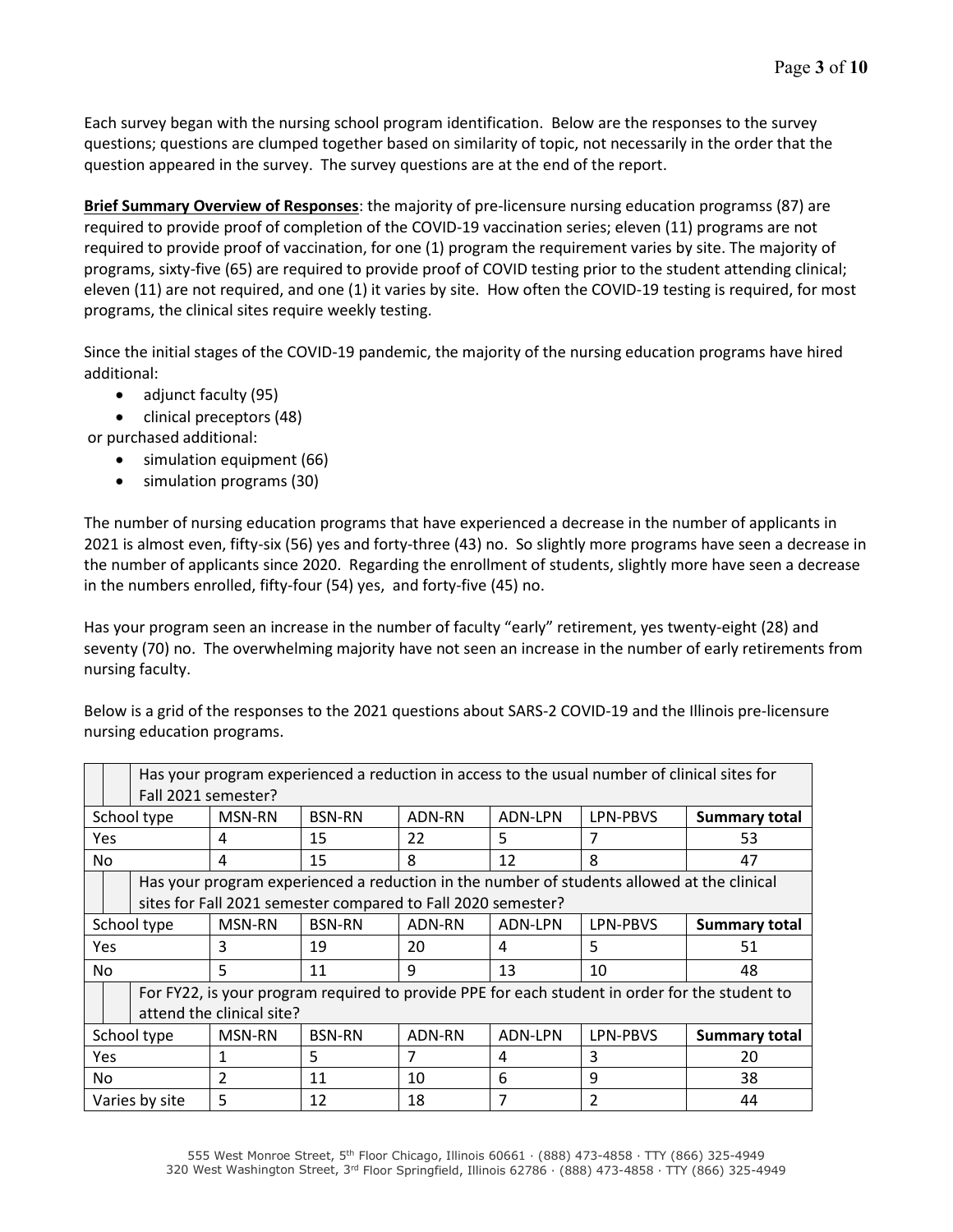|                       | For FY22, is your program required to provide proof of completion of COVID-19 vaccination |                                                                                                                                                                   |                |                                                                                                                      |                                                      |                |              |                |                |                      |                                                                                               |  |
|-----------------------|-------------------------------------------------------------------------------------------|-------------------------------------------------------------------------------------------------------------------------------------------------------------------|----------------|----------------------------------------------------------------------------------------------------------------------|------------------------------------------------------|----------------|--------------|----------------|----------------|----------------------|-----------------------------------------------------------------------------------------------|--|
|                       | series?                                                                                   |                                                                                                                                                                   |                |                                                                                                                      |                                                      |                |              |                |                |                      |                                                                                               |  |
|                       | School type                                                                               | MSN-RN                                                                                                                                                            | <b>BSN-RN</b>  |                                                                                                                      | ADN-RN                                               |                | ADN-LPN      |                | LPN-PBVS       |                      | <b>Summary total</b>                                                                          |  |
| Yes                   |                                                                                           | 6                                                                                                                                                                 | 27             |                                                                                                                      | 27                                                   |                | 16           |                | 11             |                      | 87                                                                                            |  |
| No                    |                                                                                           | $\mathbf{1}$                                                                                                                                                      | 3              |                                                                                                                      | 3<br>0                                               |                | $\mathbf{1}$ |                | 3              |                      | 11                                                                                            |  |
|                       | Varies by site                                                                            | $\mathbf{1}$                                                                                                                                                      |                | $\mathbf 0$                                                                                                          |                                                      | $\overline{0}$ |              |                | $\mathbf 0$    |                      | 1                                                                                             |  |
|                       | clinical?                                                                                 |                                                                                                                                                                   |                |                                                                                                                      |                                                      |                |              |                |                |                      | For FY22, is your program required to provide COVID-19 testing prior to the student attending |  |
| School type           |                                                                                           | MSN-RN                                                                                                                                                            | <b>BSN-RN</b>  |                                                                                                                      | ADN-RN                                               |                | ADN-LPN      |                | LPN-PBVS       |                      | <b>Summary total</b>                                                                          |  |
| Yes                   |                                                                                           | 3                                                                                                                                                                 | 18             |                                                                                                                      | 21                                                   |                | 11           |                | 12             |                      | 65                                                                                            |  |
| No                    |                                                                                           | 5                                                                                                                                                                 | 12             |                                                                                                                      | 8                                                    |                | 4            |                | $\overline{2}$ |                      | 31                                                                                            |  |
|                       | Varies by site                                                                            | 0                                                                                                                                                                 | 0              |                                                                                                                      | 0                                                    |                | $\mathbf 0$  |                | 0              |                      | 0                                                                                             |  |
|                       |                                                                                           | If your program is required by clinical sites to provide a negative COVID-19 test prior to the<br>student attending clinical, how often is this testing required? |                |                                                                                                                      |                                                      |                |              |                |                |                      |                                                                                               |  |
|                       | School type                                                                               | Weekly                                                                                                                                                            | <b>NA</b>      |                                                                                                                      | Comments                                             |                |              |                |                |                      |                                                                                               |  |
|                       |                                                                                           |                                                                                                                                                                   |                |                                                                                                                      |                                                      |                |              |                |                |                      |                                                                                               |  |
|                       | MSN-RN                                                                                    | 3                                                                                                                                                                 | $\overline{2}$ |                                                                                                                      |                                                      |                |              |                |                |                      | Weekly; weekly for students with approved exemption                                           |  |
| <b>BSN-RN</b><br>17   |                                                                                           |                                                                                                                                                                   | $\overline{2}$ |                                                                                                                      | Varies (1); once prior to clinical rotation starting |                |              |                |                |                      |                                                                                               |  |
|                       | ADN-RN<br>19                                                                              |                                                                                                                                                                   | $\mathbf 1$    | New state mandate weekly testing; monthly (1)                                                                        |                                                      |                |              |                |                |                      |                                                                                               |  |
| ADN-LPN<br>15         |                                                                                           |                                                                                                                                                                   | $\overline{2}$ | Varies (2); twice weekly if unvaccinated; weekly until 2<br>weeks post vaccination; must vaccinate prior to starting |                                                      |                |              |                |                |                      |                                                                                               |  |
|                       |                                                                                           |                                                                                                                                                                   | clinical       |                                                                                                                      |                                                      |                |              |                |                |                      |                                                                                               |  |
|                       | LPN-PBVS                                                                                  | 8                                                                                                                                                                 |                |                                                                                                                      | Every clinical (2); unknown (1); varies (1)          |                |              |                |                |                      |                                                                                               |  |
|                       |                                                                                           | How are classes being taught Fall 2021 (may choose more than one option)?                                                                                         |                |                                                                                                                      |                                                      |                |              |                |                |                      |                                                                                               |  |
|                       | School type                                                                               | MSN-RN                                                                                                                                                            | <b>BSN-RN</b>  |                                                                                                                      | ADN-RN                                               |                | ADN-LPN      |                | LPN-PBVS       |                      | <b>Summary total</b>                                                                          |  |
|                       | In person                                                                                 | 8                                                                                                                                                                 | 30             |                                                                                                                      | 30                                                   |                | 16           |                | 11             |                      | 95                                                                                            |  |
|                       | Remote/Virtual                                                                            | 6                                                                                                                                                                 | 13             |                                                                                                                      | 18                                                   |                | 5            |                | 11             |                      | 53                                                                                            |  |
|                       | Simulation-in                                                                             | 4                                                                                                                                                                 | 23             | 17                                                                                                                   |                                                      |                | 8            |                | 10             |                      | 62                                                                                            |  |
|                       | person                                                                                    |                                                                                                                                                                   |                |                                                                                                                      |                                                      |                |              |                |                |                      |                                                                                               |  |
|                       | Simulation-                                                                               | $\overline{2}$                                                                                                                                                    | $\mathbf{1}$   | 9                                                                                                                    |                                                      |                | 3            |                | 8              |                      | 23                                                                                            |  |
|                       | virtual                                                                                   |                                                                                                                                                                   |                |                                                                                                                      |                                                      |                |              |                |                |                      |                                                                                               |  |
|                       |                                                                                           | Was the campus closed, because of the COVID-19 pandemic this past 2020 year?                                                                                      |                |                                                                                                                      |                                                      |                |              |                |                |                      |                                                                                               |  |
|                       | School type                                                                               | MSN-RN                                                                                                                                                            | <b>BSN-RN</b>  |                                                                                                                      | ADN-RN                                               |                | ADN-LPN      |                | LPN-PBVS       |                      | <b>Summary total</b>                                                                          |  |
| Yes                   |                                                                                           | $\overline{2}$                                                                                                                                                    | 16             | 19                                                                                                                   |                                                      | 12             |              |                | $\overline{7}$ |                      | 56                                                                                            |  |
| No                    |                                                                                           | 6                                                                                                                                                                 | 13             | 12                                                                                                                   |                                                      | 5              |              | 8              |                | 44                   |                                                                                               |  |
|                       |                                                                                           |                                                                                                                                                                   |                |                                                                                                                      |                                                      |                |              |                |                |                      | When in 2021 did your school's campus(es) reopen to a partial or full complement of students? |  |
| MSN-RN<br>School type |                                                                                           | <b>BSN-RN</b>                                                                                                                                                     |                | ADN-RN                                                                                                               |                                                      | <b>ADN-LPN</b> |              | LPN-PBVS       |                | <b>Summary total</b> |                                                                                               |  |
| January               |                                                                                           | $\overline{2}$                                                                                                                                                    | 12             | 17                                                                                                                   |                                                      | 5              |              | $\mathbf{1}$   |                |                      | 56                                                                                            |  |
| March                 |                                                                                           | 0                                                                                                                                                                 | 0              | $\mathbf{1}$                                                                                                         |                                                      | $\mathbf 0$    | $\mathbf{1}$ |                |                |                      | $\overline{2}$                                                                                |  |
| April                 |                                                                                           | 0                                                                                                                                                                 | 0              | 0                                                                                                                    |                                                      | $\mathbf 0$    |              | $\mathbf{1}$   |                |                      | $\mathbf{1}$                                                                                  |  |
| May                   |                                                                                           | $\mathbf{1}$                                                                                                                                                      | $\mathbf{1}$   | 0                                                                                                                    |                                                      | $\mathbf{1}$   |              | $\overline{2}$ |                |                      | 5                                                                                             |  |
| June                  |                                                                                           | $\overline{2}$                                                                                                                                                    | $\mathbf{1}$   | $\mathbf{1}$                                                                                                         |                                                      | 3              |              | 6              |                |                      | 13                                                                                            |  |
| July                  |                                                                                           | 0                                                                                                                                                                 | 3              | 0                                                                                                                    |                                                      | $\overline{2}$ |              | $\mathbf 0$    |                |                      | 5                                                                                             |  |
|                       | August                                                                                    | $\mathbf 0$                                                                                                                                                       | $\pmb{0}$      | 4                                                                                                                    |                                                      | $\overline{4}$ |              | 0              |                |                      | 8                                                                                             |  |
| Fall                  |                                                                                           | 0                                                                                                                                                                 | 6              | 5                                                                                                                    |                                                      | $\pmb{0}$      |              | $\pmb{0}$      |                | 11                   |                                                                                               |  |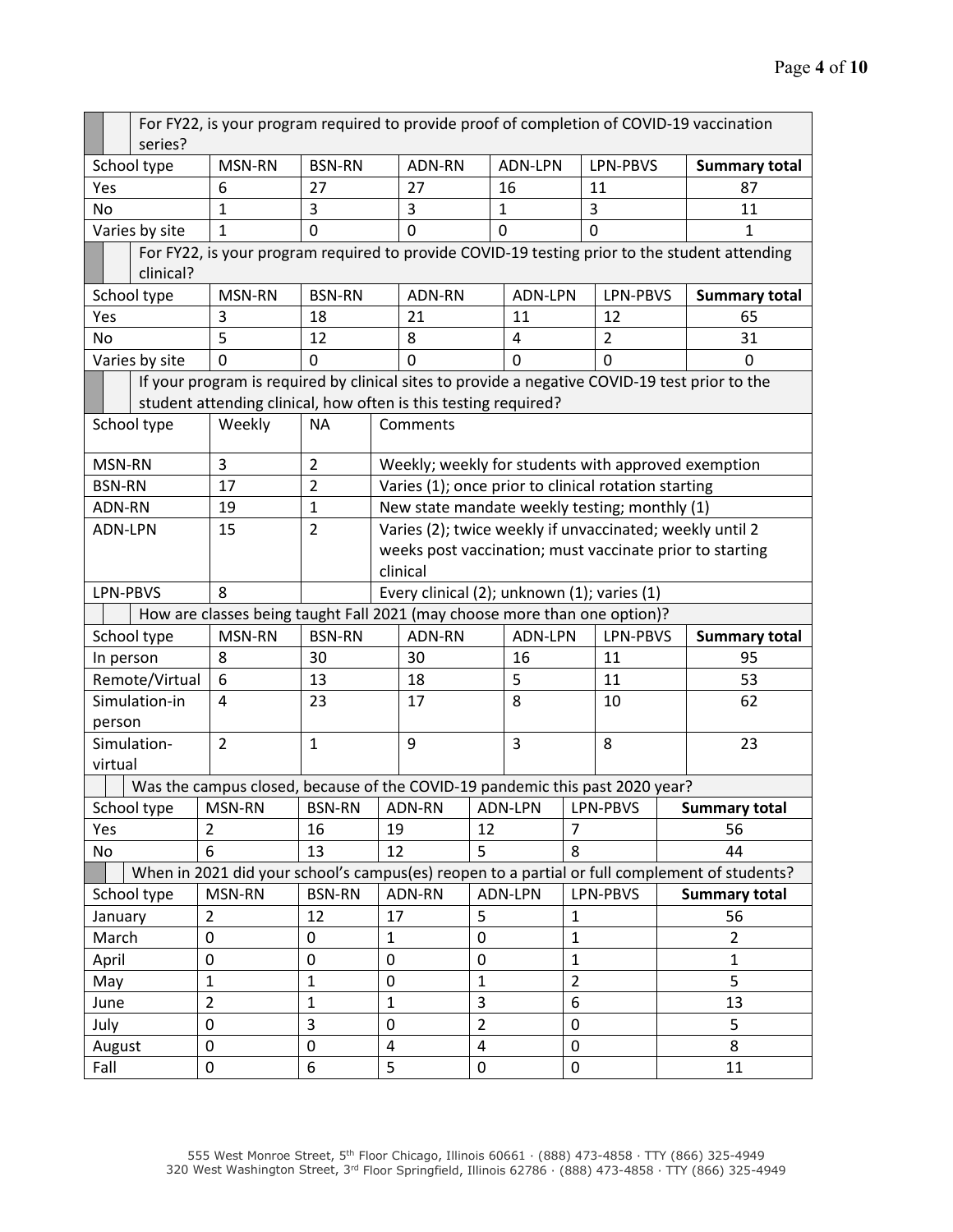| NA: did not | ~ | - | - | - - |
|-------------|---|---|---|-----|
| close or    |   |   |   |     |
| completely  |   |   |   |     |
| close       |   |   |   |     |

|                       | Since the initial stages of COVID-19 pandemic in Spring 2020, has your program:                 |                                                                               |                   |                 |               |                |         |                |                |                |                         |                                                                                             |  |
|-----------------------|-------------------------------------------------------------------------------------------------|-------------------------------------------------------------------------------|-------------------|-----------------|---------------|----------------|---------|----------------|----------------|----------------|-------------------------|---------------------------------------------------------------------------------------------|--|
| School type           |                                                                                                 |                                                                               | MSN-RN            |                 | <b>BSN-RN</b> |                | ADN-RN  |                | <b>ADN-LPN</b> | LPN-PBVS       | <b>Summary</b><br>total |                                                                                             |  |
|                       |                                                                                                 | Hired add. adjunct Faculty                                                    |                   | 8               | 30            |                |         | 30             | 16             |                | 11                      | 95                                                                                          |  |
| Hired add. clinical   |                                                                                                 |                                                                               |                   | $\overline{4}$  | 13            |                |         | 16             | 5              |                | 10                      | 48                                                                                          |  |
| preceptors            |                                                                                                 |                                                                               |                   |                 |               |                |         |                |                |                |                         |                                                                                             |  |
| Purchased additional  |                                                                                                 |                                                                               |                   | 6               |               | 23             |         | 18             | 8              |                | 11                      | 66                                                                                          |  |
|                       |                                                                                                 | Simulation equipment                                                          |                   |                 |               |                |         |                |                |                |                         |                                                                                             |  |
|                       |                                                                                                 | <b>Purchased additional</b>                                                   |                   | $\overline{2}$  |               | 8              |         | 9              | $\overline{3}$ |                | 8                       | 30                                                                                          |  |
|                       |                                                                                                 | Simulation programs                                                           |                   |                 |               |                |         |                |                |                |                         |                                                                                             |  |
|                       |                                                                                                 | stresses for faculty this past 2021 year?                                     |                   |                 |               |                |         |                |                |                |                         | Has your program provided additional mental health services supporting coping with COVID-19 |  |
| School type<br>MSN-RN |                                                                                                 |                                                                               | BSN-<br><b>RN</b> |                 | ADN-RN        |                | ADN-LPN | LPN-PBVS       |                |                | <b>Summary total</b>    |                                                                                             |  |
| Yes                   | $\overline{7}$                                                                                  |                                                                               | 20                | 12              | 6             |                |         | $\overline{3}$ |                | 48             |                         |                                                                                             |  |
| <b>No</b>             | 8<br>$\mathbf{1}$                                                                               |                                                                               |                   | 18              | 11            |                |         | 12             |                | 50             |                         |                                                                                             |  |
|                       |                                                                                                 |                                                                               |                   |                 |               |                |         |                |                |                |                         | Has your program provided additional mental health services supporting coping with COVID-19 |  |
|                       |                                                                                                 | stresses for students this past 2021 year?                                    |                   |                 |               |                |         |                |                |                |                         |                                                                                             |  |
|                       | School type                                                                                     | MSN-RN                                                                        |                   | BSN-            |               | ADN-RN         |         | ADN-LPN        | LPN-PBVS       |                |                         | <b>Summary total</b>                                                                        |  |
|                       |                                                                                                 |                                                                               |                   | <b>RN</b>       |               |                |         |                |                |                |                         |                                                                                             |  |
| Yes                   |                                                                                                 | $\overline{7}$                                                                |                   | 24              | 18            | 10             |         | $\overline{4}$ |                |                |                         | 63                                                                                          |  |
| <b>No</b>             |                                                                                                 | $\mathbf{1}$                                                                  |                   | 6               | 12            | $\overline{7}$ |         |                | 11             |                |                         | 37                                                                                          |  |
|                       |                                                                                                 | Does your University or parent organization require proof of vaccination for: |                   |                 |               |                |         |                |                |                |                         |                                                                                             |  |
| School                |                                                                                                 | <b>Students</b>                                                               |                   | <b>Students</b> |               | Employee       |         |                | Employee       |                | Subcontract             | Subcontract                                                                                 |  |
| type                  |                                                                                                 | Yes                                                                           | No                |                 |               | Yes            |         | <b>No</b>      |                |                | Yes                     | No or NA                                                                                    |  |
| MSN-RN<br>8<br>0      |                                                                                                 |                                                                               |                   | 8               |               | 0              |         |                | 5              | $\overline{3}$ |                         |                                                                                             |  |
| <b>BSN-RN</b>         |                                                                                                 | 26                                                                            | 3                 |                 |               | 26             |         | $\overline{4}$ |                |                | 19                      | 9                                                                                           |  |
| ADN-RN                |                                                                                                 | 25                                                                            | 3                 |                 |               | 25             |         | $\overline{4}$ |                |                | 15                      | 12                                                                                          |  |
| <b>ADN-LPN</b>        |                                                                                                 | 13                                                                            | 5                 |                 |               | 12             |         | 6              |                |                | 10                      | 6                                                                                           |  |
|                       | LPN-PBVS                                                                                        | 6                                                                             | 9                 |                 |               | 8              |         | $\overline{7}$ |                |                | $\overline{7}$          | 8                                                                                           |  |
|                       | Is the number of applicants of the Fall 2021 student cohort less than it was with the Fall 2020 |                                                                               |                   |                 |               |                |         |                |                |                |                         |                                                                                             |  |

|             | is the number of applicants of the Fall 2021 student cohort less than it was with the Fall 2020 |  |               |               |        |         |                 |                      |  |  |  |
|-------------|-------------------------------------------------------------------------------------------------|--|---------------|---------------|--------|---------|-----------------|----------------------|--|--|--|
|             | student cohort?                                                                                 |  |               |               |        |         |                 |                      |  |  |  |
| School type |                                                                                                 |  | MSN-RN        | <b>BSN-RN</b> | ADN-RN | ADN-LPN | <b>LPN-PBVS</b> | <b>Summary total</b> |  |  |  |
| <b>Yes</b>  |                                                                                                 |  |               | 16            | 19     | 12      |                 | 56                   |  |  |  |
| <b>No</b>   |                                                                                                 |  |               | 13            | 12     |         | 8               | 43                   |  |  |  |
|             | Has enrollment of students declined for Fall 2021 semester?                                     |  |               |               |        |         |                 |                      |  |  |  |
| School type |                                                                                                 |  | <b>MSN-RN</b> | <b>BSN-RN</b> | ADN-RN | ADN-LPN | LPN-PBVS        | <b>Summary total</b> |  |  |  |
| Yes         |                                                                                                 |  |               | 16            | 17     | 11      | 8               | 54                   |  |  |  |
| No          |                                                                                                 |  | 6             | 13            | 14     | 6       | 6               | 45                   |  |  |  |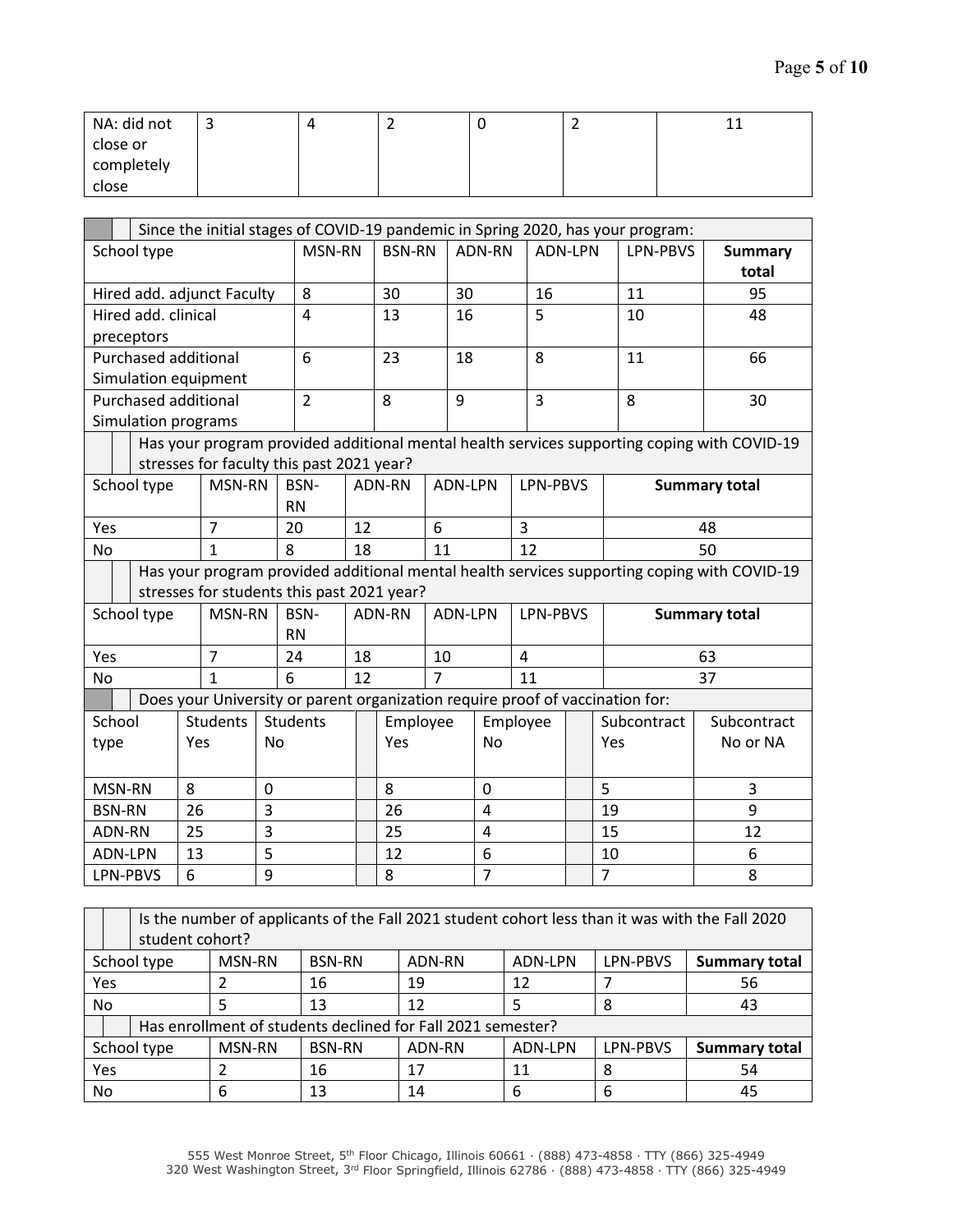|             | Has your program experienced more early retirements than anticipated for Fall 2021? |               |        |         |                 |                      |  |  |  |  |
|-------------|-------------------------------------------------------------------------------------|---------------|--------|---------|-----------------|----------------------|--|--|--|--|
| School type | MSN-RN                                                                              | <b>BSN-RN</b> | ADN-RN | ADN-LPN | <b>LPN-PBVS</b> | <b>Summary total</b> |  |  |  |  |
| Yes         |                                                                                     |               |        |         |                 |                      |  |  |  |  |
| No          |                                                                                     |               | 19     | 13      |                 |                      |  |  |  |  |

Summary: The SARS-2 COVID-19 survey questions were included at the end of the Illinois Department of Financial and Professional Regulation (IDFPR) Board of Nursing (BON) annual mandatory pre-licensure nursing education program survey. Though there are are 131 pre-licensure nursing education programs in Illinois, there are approximately 98-100 responses to each question. If, for example, there was both an LPN and an RN tract in the nursing education programs, the program only provided one response. The Illinois pre-licensure nursing education programs have successfully worked to provide education to nursing students.

Since 2020, the overwhelming number of nursing education programs have hired additional faculty, adjunct faculty and preceptors and have purchased additional simulation equipment and programs/scenarios. Though approximately half the education programs have less applications that in the previous year, the survey did not ask if student enrollment was decreased. The survey also did not ask if the program budget was increased even though the number of staff and additional clinical simulation resources were purchased.

The overwhelming majority (95) of pre-licensure nursing education programs continue in person, which could be a reflection of the fact that pre-licensure students are in clinicals with patients or simulation patients. The majority (87) of the programs indicate that the clinical sites require proof that the pre-licensure nursing education student is vaccinated prior to beginning clinical. If the student has an exemption, the majority (65) require weekly COVID-19 testing. The majority (77) of nursing education programs also indicate that clinical sites allow less students per site than were allowed in previous year.

The Illinois pre-licensure nursing education programs have successfully worked to provide education to nursing students. In 2021, the programs graduated approximately the same number of students as in previous years. In 2021 the Illinois state RN pass rate was 82%, the same as national standard; a total of 7,298 RNs, similar to previous years. In 2021, the Illinois state LPN pass rate was 83%, which is above the 80% national standard pass rate for LPNs; a total of 1,272 LPNs, similar to previous years.

<http://nursing.illinois.gov/PDF/IlApNursingEdProgPassRates.PDF>

The Illinois Nursing Workforce Center, formerly the Illinois Center for Nursing, was created in 2007. The Workforce Center's mission is to advocate and ensure for the appropriate nursing resources necessary to meet the healthcare needs of the citizens of Illinois. The Nursing Workforce Center works with state agencies, nurses' associations, nursing education programs, employers and state and national foundations to focus efforts on the nursing workforce. As part of the Illinois Department of Financial and Professional Regulation (IDFPR), it is the only health policy board within this state regulatory agency. The Nursing workforce Center website has links to Illinois graduate and undergraduate nursing education programs, license renewal resources such as CE FAQ sheets, as well as data and reports from IDFPR licensure database and the biennial voluntary on-line LPN, RN, APRN and FPA-APRN license renewal surveys<http://nursing.illinois.gov/>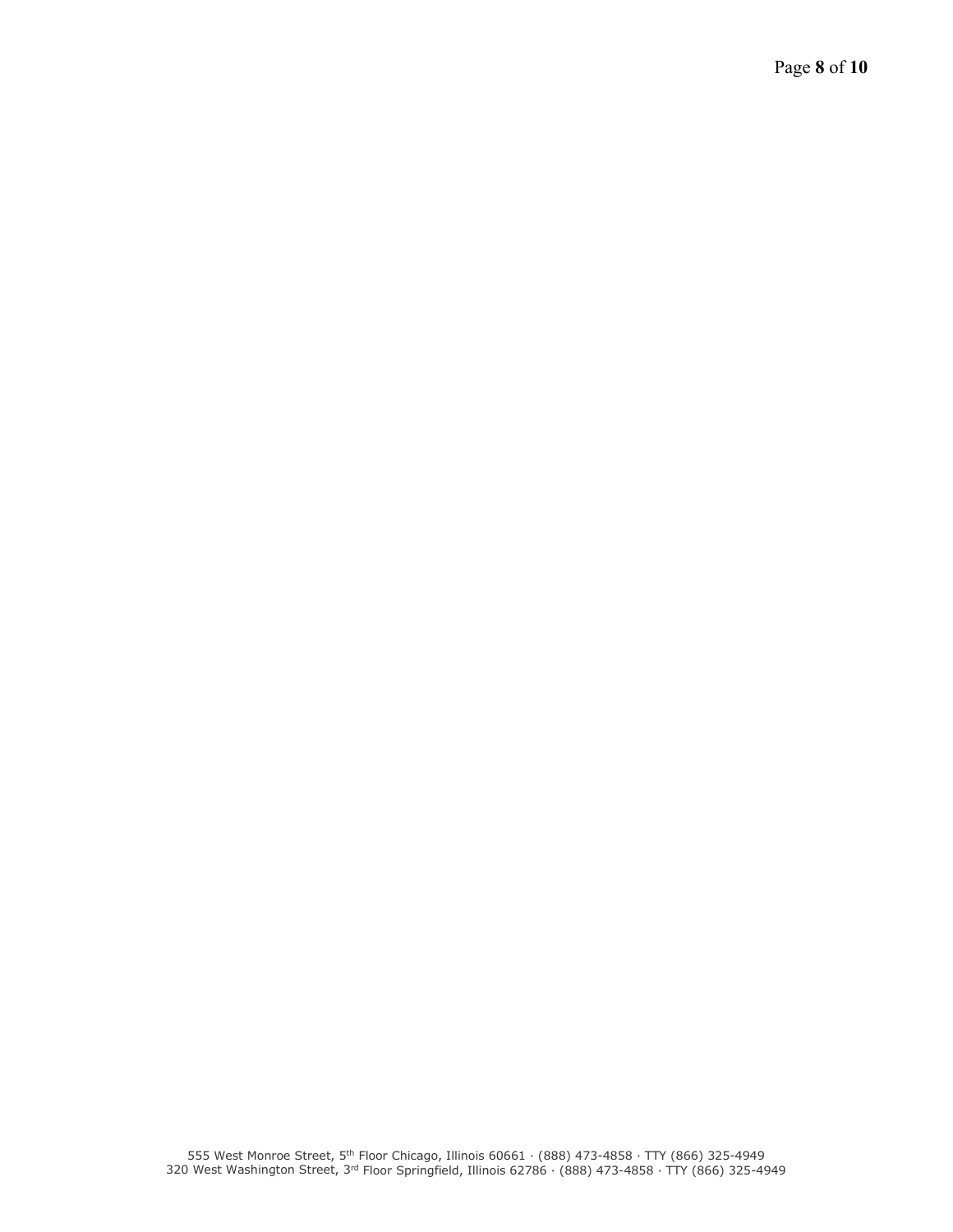## **Illinois Nursing Workforce Center (INWC) COVID-19 Survey Questions Included with annual mandatory pre-licensure nursing education survey August 2021**

We are requesting approximately 5 minutes of your time**.** The purpose of this survey is to learn how pre-licensure education has adapted during the COVID-19 pandemic. All data will be reported in the aggregate, individual responses will remain anonymous and confidential. The information will be used in determining nursing workforce projections and needs in Illinois.

- 1. Provide facility name and city location. If the school has multiple campuses, please include the city where each campus is located.
- 2. Identify/highlight the type of pre-licensure nursing education program:
	- a. Master's entry level program, RN
	- b. Baccalaureate degree program, RN
	- c. Hospital diploma program, RN
	- d. Associate degree program, RN
	- e. Practical nursing degree program, community college, LPN
	- f. Practical nursing degree program, independent institution, LPN
- 3. Is the number of applicants of the Fall 2021 student cohort less than it was in Fall 2020? Yes No
- 4. Has the enrollment of students declined for the Fall 2021 semester? Yes No
- 5. Was the campus closed, because of the COVID-19 pandemic, in 2020? Pes Colo
	- a. If this program has more than one campus, did all campuses close? Yes No
- 6. When in 2021 did your school's campus(es) reopen to a partial or full complement of students?
	- a. January b. February c. March
	- d. April e. May f. June
	- g. July h. August i. September
	- h. Other:
- 7. For FY22, has your program experienced a reduction in access to the number of clinical sites compared to FY21? Yes No
- 8. For FY22, has your program experienced a reduction in the number of students allowed at clinical sites compared FY21? Yes No
- 9. For FY22, is your program required to provide:
	- a. PPE for each student in order for the student to attend the clinical site \_\_Yes \_\_\_No some sites, but not others, require student provide PPE
	- b. Proof of completion of COVID-19 vaccination series Yes No
	- c. COVID-19 testing prior to the student attending clinical \_\_\_Yes \_\_\_No
	- d. If your program is required by clinical sites to provide a negative COVID-19 test prior to the student attending clinical, how often is this testing required?
- 10. For FY22, how are classes being taught please highlight all options that are being used:
	- a. In person
	- b. Remote/virtual
	- c. Simulation in person
	- d. Simulation virtual
- 11. Since the initial stages of the COVID-19 pandemic in Spring 2020, has your program:
	- a. Hired additional adjunct faculty Yes No
	- b. Hired additional clinical preceptors \_\_\_Yes \_\_\_\_No
	- c. Purchased additional simulation equipment \_\_\_Yes \_\_\_No